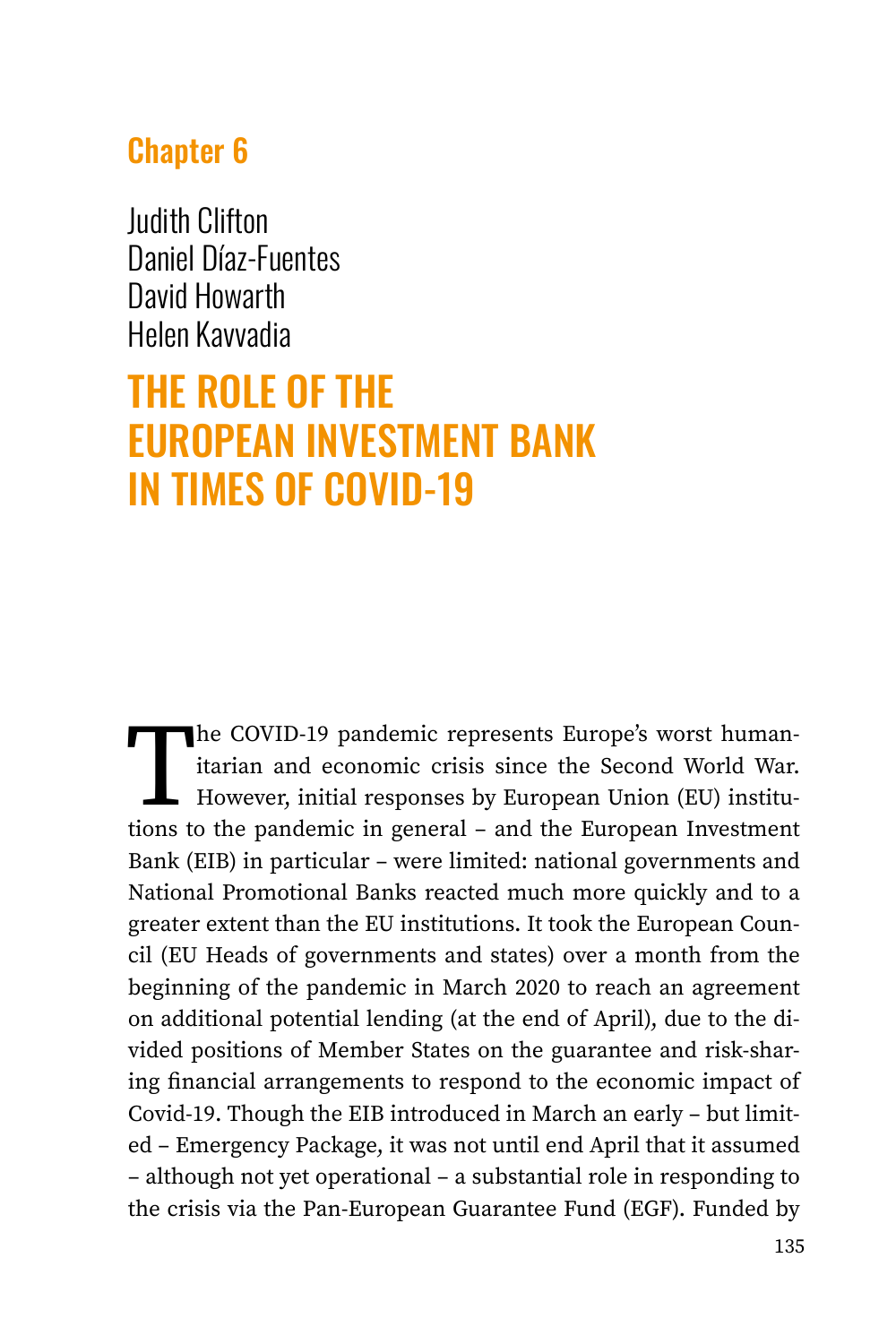the EU Member States, the bulk of EGF finance is oriented to funding enterprises, particularly Small and Medium-sized Enterprise (SMEs) and, to a lesser extent, on measures to halt the spread of Covid-19. Most of the EGF funding implemented by the EIB is to be made available through financial intermediaries, namely, National Promotional Banks and private commercial banks. For the EIB's role in responding to the crisis to be truly effective, it needs to focus more on the final beneficiaries of projects during this crisis, rather than on private financial intermediaries themselves – for which the EIB has been criticised in its main funding programme of the past half-decade, the European Financial Strategic Investment (EFSI) (the Juncker Plan, 2015-20).

## THE EUROPEAN INVESTMENT BANK: A BRIEF BACKGROUND

The EIB was established in 1957, and it is the financial arm of the EU. From the beginning, it was deemed essential that finance instruments would be required to facilitate the policy objectives of the European project. The EIB was designed to promote three main lending objectives: development, to prevent economic imbalances amongst its Members and encourage economic growth of the least developed regions; integration, to develop the Common Market; and investment, to rebalance capital markets through investments and the setting of interest rates (Clifton et al 2018a). From the 1960s, the EIB also began lending to non-member states and non-European countries. By the 1990s, the EIB emerged as the world's largest international development bank, overtaking the World Bank in terms of assets and liabilities volumes (EIB 1994). During the context of the financial and economic crises from 2008 (Clifton et al 2018b), the EIB came under criticism for being overly conservative, and for not prioritising the European regions most in need and those in the rest of the world (Griffith-Jones and Tyson 2012). Today, the EIB has around 3,450 employees, mostly based at its Luxembourg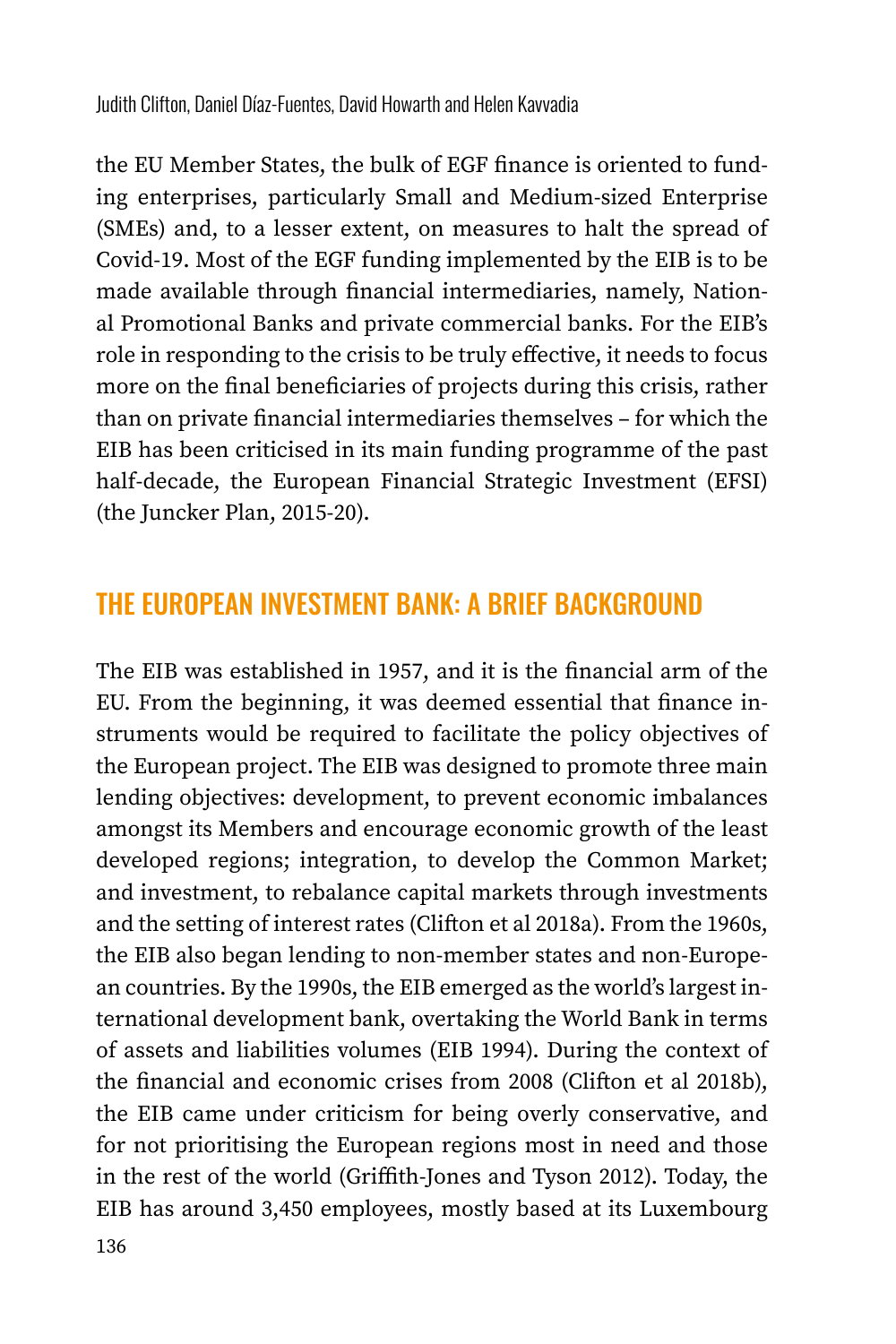headquarters. Its current capital base is €243 billion and it lent €63.3 billion in 2019 (EIB 2020a). The EIB enjoys a "triple A" credit rating (EIB 2020b). Around 90% of its loans are destined for EU Member States, while the rest is lent to neighbouring countries, as well as countries in Africa, Asia and Latin America and the Caribbean.

# THE COVID OUTBREAK IN EUROPE

Europe found itself early on at the very epicentre of the Covid-19 humanitarian crisis: the first case in Europe was officially recorded by the World Health Organization (WHO) Covid-19 Dashboard on February 21, in Italy and, by end March, Europe accounted for the vast majority of the world's Covid-19 cases, reaching 40,000 at the time. The virus spread unevenly in Europe, first in Italy, but then to Spain, which reached a national peak, at 9,222 cases on April 1, accounting for almost one quarter of all European cases that day (WHO 2020). The high number of cases in Europe was accompanied by high death rates. Deaths due to Covid-19 rose quickly from March and deaths in Europe by far dominated world deaths that month. Official daily deaths in Europe reached 5,140 on April 8. During April, Europe started to see gradual declines in cases and deaths, in the context of different national approaches to strict lockdowns for millions of citizens and varieties of furloughs for millions of workers. However, as lockdown restrictions were relaxed, cases again rose, reaching by late August infection levels approaching the worst days, although Covid-19 deaths were significantly reduced. EUROSTAT calculations of "excess deaths" – the number of deaths in a set period when compared to the same period in previous years – reveals wide disparities across Europe. Deaths in Italy peaked first, followed by Spain (where "excess deaths" were double the deaths in previous years), France, Belgium and the Netherlands (EUROSTAT 2020a). Overall, EUROSTAT estimates there were 160,000 excess deaths in Europe between March and May 2020 (EUROSTAT 2020b). Overall, WHO re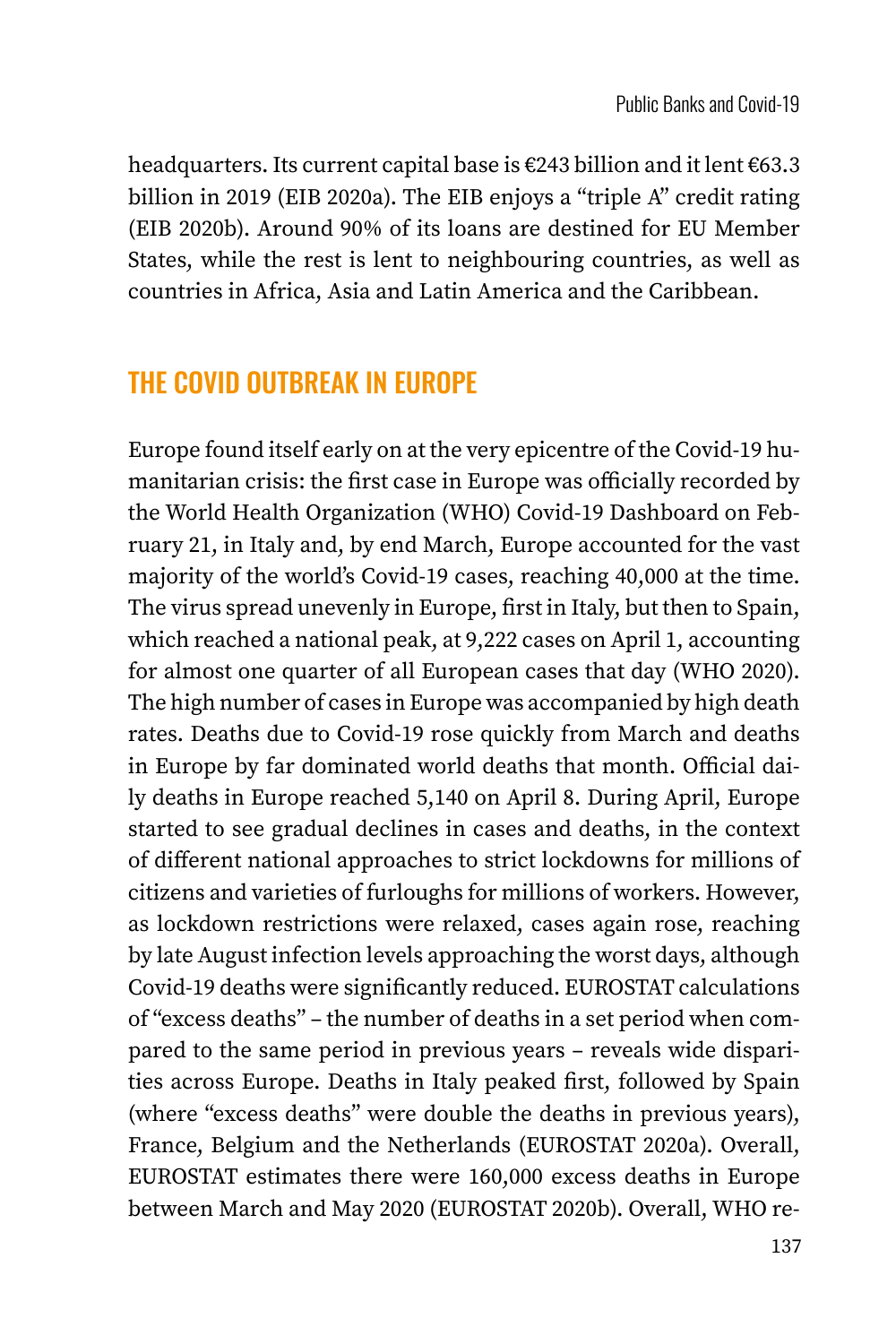Judith Clifton, Daniel Díaz-Fuentes, David Howarth and Helen Kavvadia

ports that, to August 22, Europe accounted for nearly 4 million of the global 23 million Covid-19 cases, and 216,478 deaths of the total 800,000 deaths.

The economic consequences of Covid-19 will remain with us for the long term. The World Bank recognises that Covid-19 has plunged the world economy into the worst recession since the Second World War and will see global GDP contract by 5.2% in 2020. The European Central Bank (2020) and the International Monetary Fund (2020) predict GDP in the EU will contract between 8.7% and 9.3% in 2020, before growing 5.7% and 5.2% in 2021, returning to its 2019 real GDP level only in 2022.

#### KEY FINANCIAL ACTIONS TAKEN (AND PLANNED) BY THE EIB AND EU INSTITUTIONS TO RESPOND TO COVID-19

In an attempt to mitigate the economic and business shock of the pandemic, national governments in the EU set in place diverse emergency measures from March 2020, which aimed to support individuals, workers, and firms in difficulties. These national fiscal and financial measures amounted to around 2% of EU GDP by the end of that month (EIB 2020c). Meanwhile, financial support measures at the EU level were limited to the suspension of EU fiscal policy rules (the Stability and Growth Pact), increased lending, and redeployment of existing EU funds. These measures included a proposal to make available lending from the European Stability Mechanism (ESM) to up to 2% of GDP for each member state and  $\epsilon$ 240 billion in total, to be lent without the ESM's standard conditionality of structural reforms imposed upon recipient governments (Mertens et al. 2020). In response to the macro-economic impact of the pandemic, the EIB proposed the extension of its total lending for 2020, which had been originally set at €63 billion. However, further measures at the EU level to tackle the socio-economic consequences caused by Covid-19 were still pending by end March (EIBc 2020),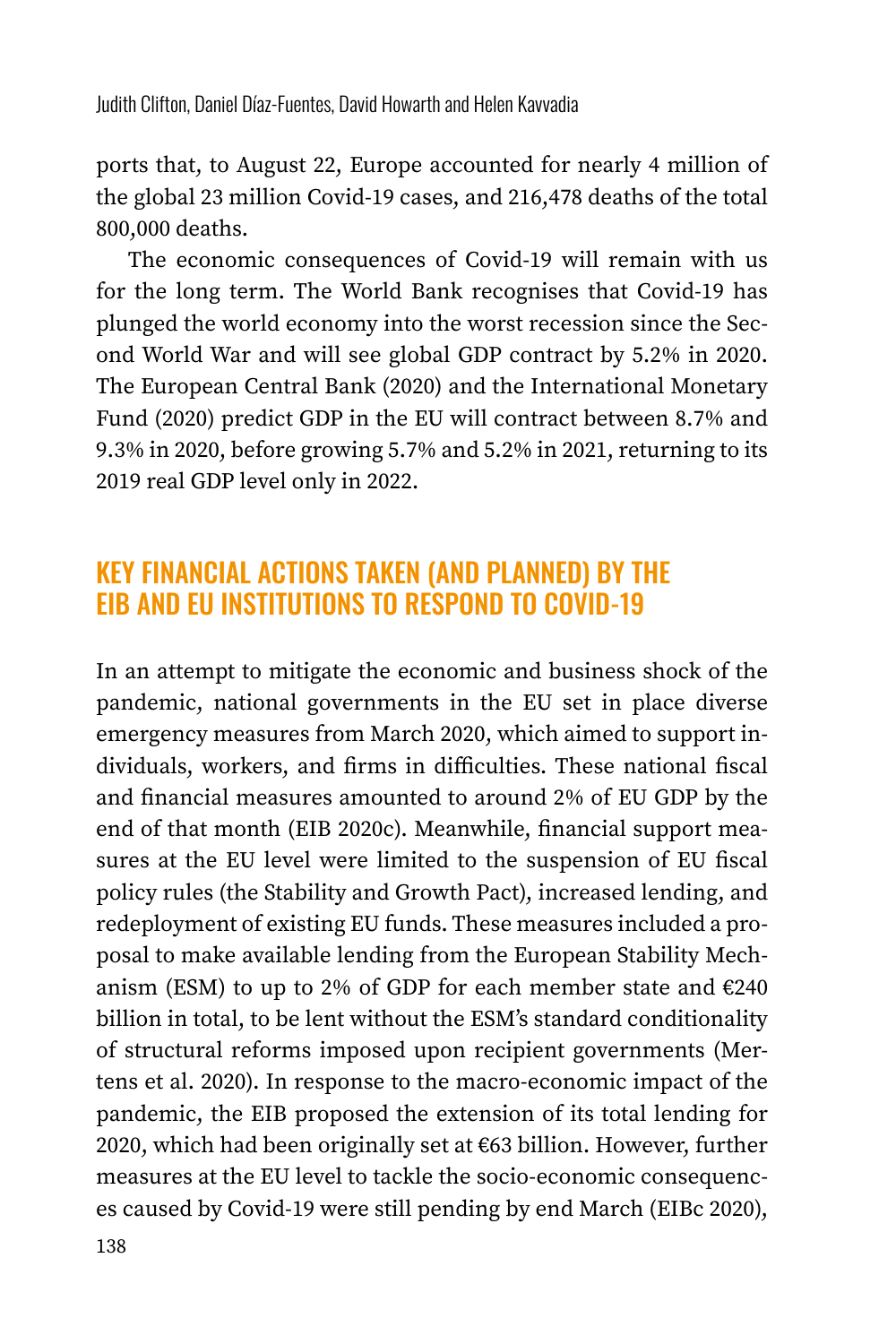which, as they are classified as "Special Activities", are "off balance sheet" and in addition to EIB lending "on balance sheet" from the EIB's own resources. In a 25 March joint letter, the heads of government and state of France, Italy, Spain and six other EU Member States, called for the creation of EU Commission issued "coronabonds" to fund additional health care costs related to the pandemic (Dombey et al. 2020). However, Germany, the Netherlands and a number of other Member State governments opposed this move (Dombey et al. 2020).

The European Council took until April 23 to come to an agreement finalising a common package amounting to up to €540 billion in additional lending to mitigate the macroeconomic crisis caused by the pandemic (European Council 2020a). This package included instruments to support governments, workers and firms. It would operate through three main instruments. The first was to be managed by the ESM, as noted above; the second was to involve lending from the EU Commission to boost Member State efforts through the new "Support Unemployment Risks in an Emergency" (SURE) programme; the third was to be a €25 billion Pan-European Guarantee Fund (EGF) managed by the EIB to support firms, particularly Small and Medium sized Enterprises (SMEs) with the aim of achieving a multiplier of ten, and hence mobilising up to €200 billion of additional capital. The European Council called for the EGF to be operational by 1 June 2020 (EIB 2020d).

Subsequently, in July, the European Council agreed upon a substantially larger package of support funds (Next Generation EU) (European Council 2020b). This package included up to €750 billion in lending and pre-allocated grants, with funds to be largely raised by the EU Commission, through the issue of long-maturity debt. The details on the repayment of this debt have yet to be agreed. However, the EIB's EGF agreed in April remains its main contribution to addressing the pandemic to date.

On May 26, the EIB Directors agreed on the EGF's structure and business approach. All 27 EU Member States were awarded the right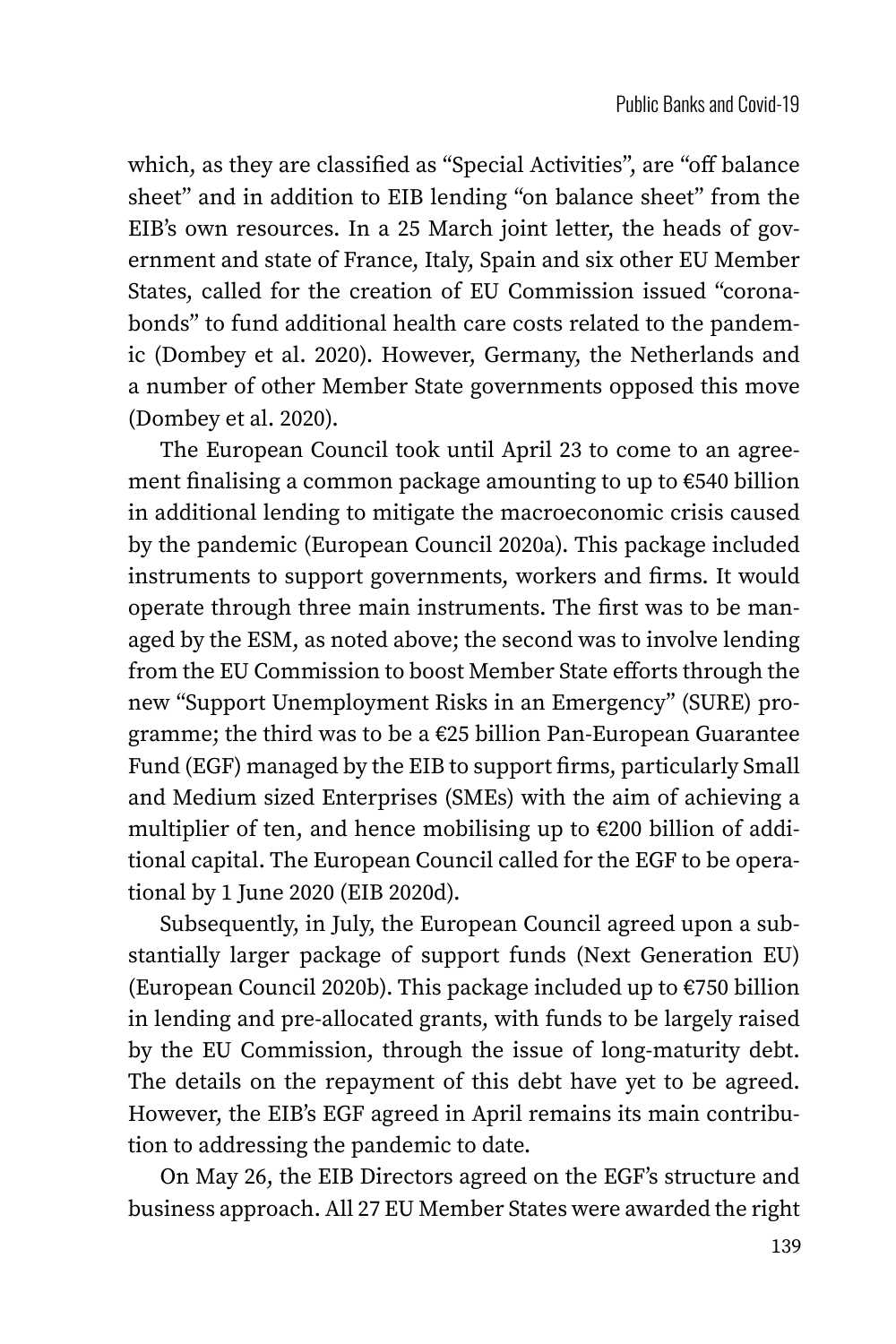to contribute to the EGF with a share pro rata to their shareholding in the EIB's capital. The EGF would become operational as soon as Member States that accounted for at least 60% of EIB capital signed their contribution agreements and a Contributors Committee will be set up to decide on proposals to the EIB for the use of guarantee. Since the EGF will operate within the EIB, any project supported by the EGF will also require final approval according to the EIB's regular procedures and its decision-making structure. The EGF will approve operations until the end of 2021. EGF is not yet operational as two Member States have not completed the ratification procedure for their participation, and a further seven, mainly from Central and Eastern Europe, have not yet made known their decision to participate (EIF 2020). As a consequence, while the selection of financial intermediaries for established EIB products has started, for EDF a preliminary Call for Expression of interest has been published on August 31, 2020 (EIF 2020).

Prior to establishing the EGF, the EIB had already implemented some emergency measures in March to repurpose existing guarantees and support for companies during the crisis. The first measure taken, launched by the European Investment Fund (EIF), a subsidiary of the EIB, on April 6, offered dedicated EU-supported guarantees to SMEs and midcap companies (those with up to 2,999 employees) to soften the impact of the pandemic, worth  $\varepsilon$ 8 billion. Another key initiative taken by the EIB Group was to use existing financial instruments shared with the European Commission – primarily the InnovFin Infectious Disease Finance Facility (IDFF) (EIB-European Commission 2020) – to finance projects that focused on halting the spread of Covid-19, including vaccine development. Of the fourteen operations signed in Europe under IDFF up to September 7 for a total €372 million, only one can be directly related to Covid-19, which was for €10 million and destined for Poland (EIB 2020h). The EIB Group also announced the support of emergency measures to finance urgent infrastructure improvements and equipment required by the health sector, us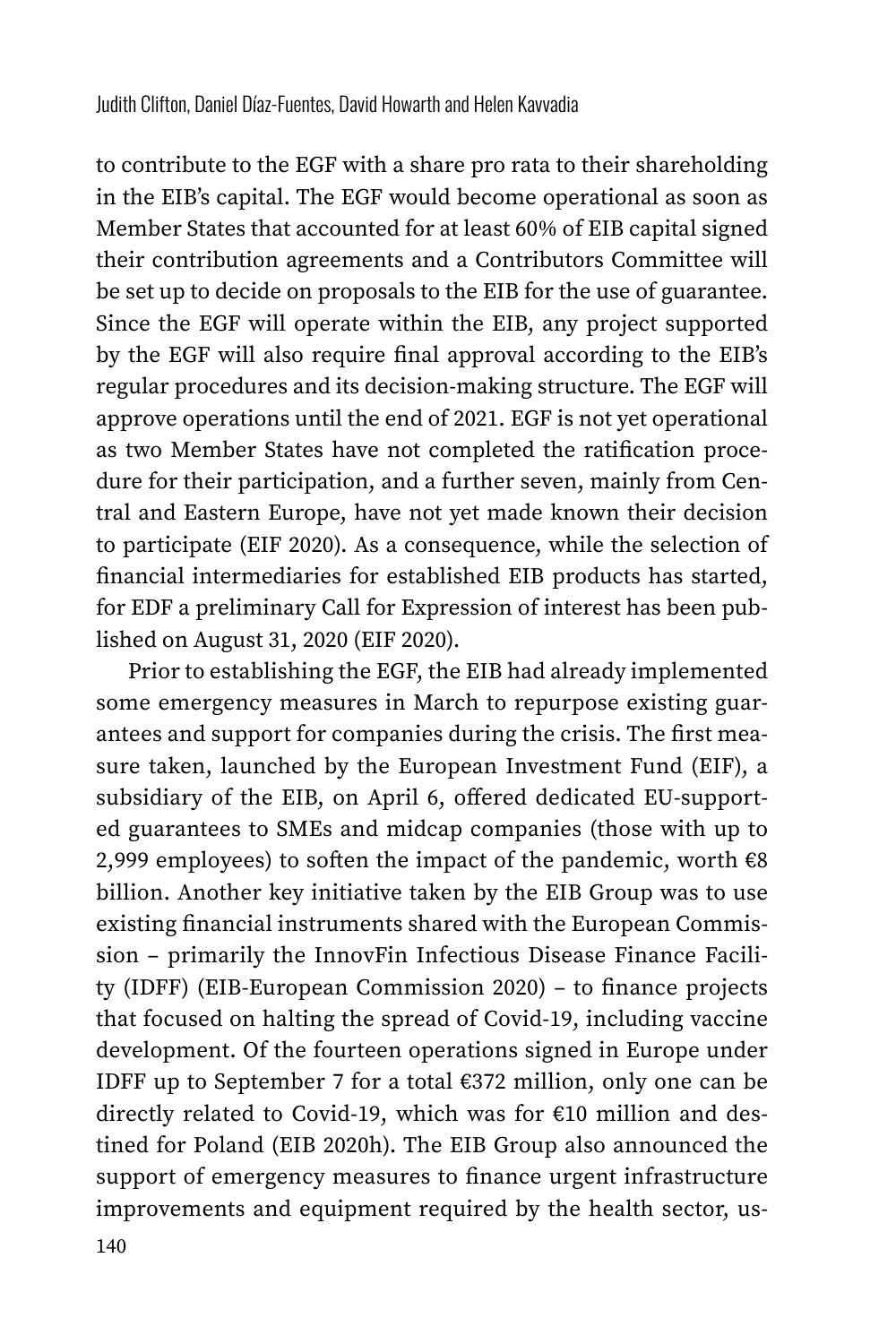ing existing framework loans or undisbursed amounts from existing health projects. The EIB Group's Covid-related project list in the health sector included seventy-two projects and amounted to around €17.86 billion by end of August 2020, of which thirty projects totalling €10.54 billion had been signed, representing 17% of the total EIB lending for 2020 estimated at €63 billion (EIB 2020e). The project list includes fourteen projects worth  $£12.27$ billion in total for outside the EU, four projects worth €475 million in total for Research and Development – all of which in Germany, and six projects worth €2.69 billion in total for healthcare facilities – two in Spain, one in Italy and the rest outside the EU, representing 13%, 2.7% and 15% of the list, respectively, in the context of Covid-19 response. The vast majority though is in the form of credit lines to financial intermediaries for SMEs, and concerns sixty-two projects worth €14.69 billion, i.e. 82.2% of the EIB Group's Covid-related project list. Although EIB's contribution to the health sector appears at first glance larger than its usual practice – which represented 2.24% of its total lending since its establishment (EIB 2020f), a closer examination of the figures shows this is not the case. It is expected that the EIB's response directly related to Covid-19, will be in the same order of EIB's historic average contribution in the health sector, given that projects approved but not yet signed in Covid-related projects' list concerning Research and Development as well as Healthcare facilities amount to a mere €3.17 billion, i.e. 5% of the total EIB lending for 2020. Moreover, not all loans approved are effectively signed. Scrutinising the list further, it can be observed that the total amount of the projects included in the list has to be interpreted with caution, as some projects have been signed for amounts inferior to the loan amount approved and mentioned in the list, whilst others might end up never being approved and/or signed — as for example five health projects in the UK appearing in the EIB project pipeline under appraisal since 2007. Some other projects in the EIB Group's Covid-related project list do not seem related to the Covid-19 re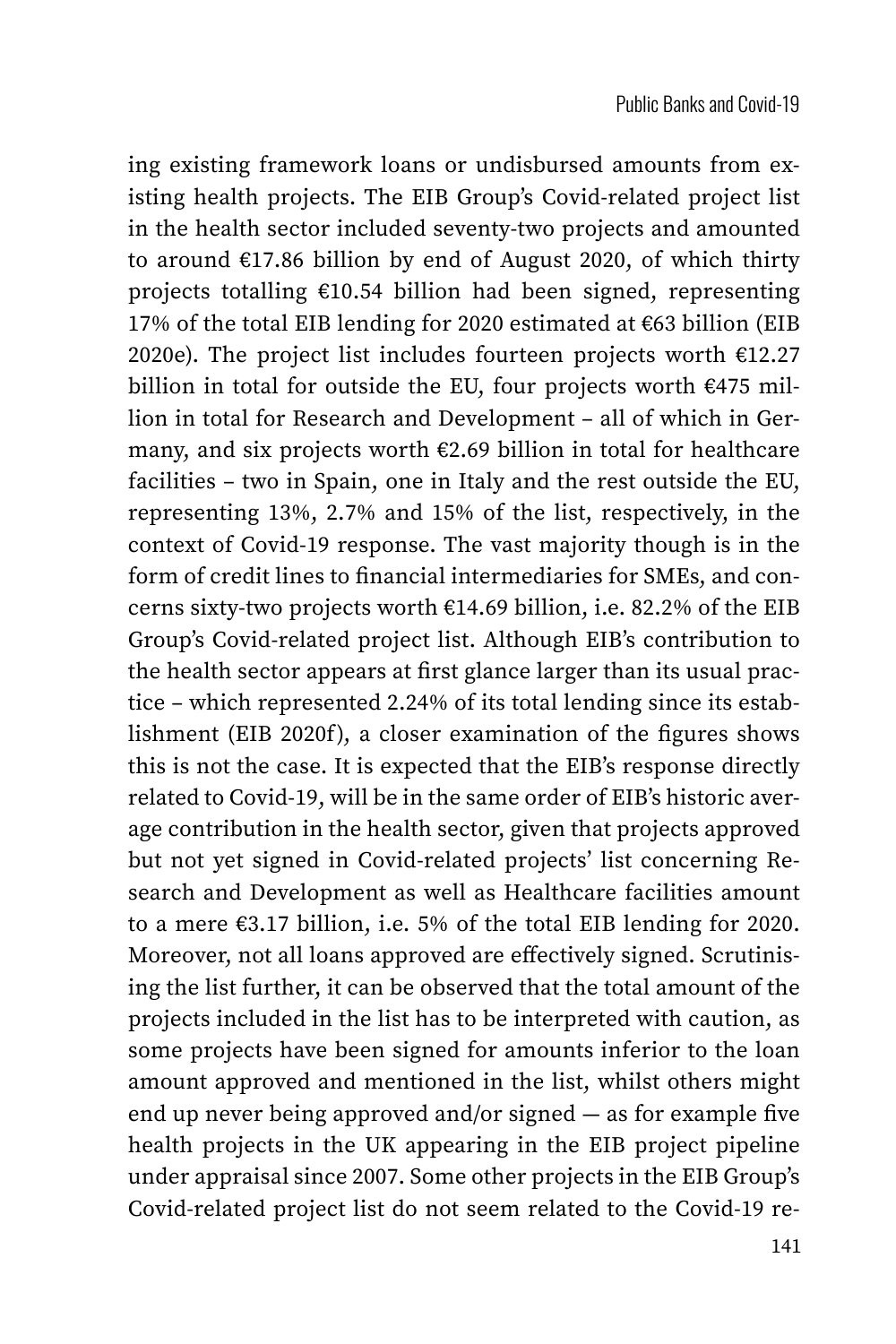sponse, such as some projects in the Czech Republic, Italy, Spain and Belgium, which are multisector investment programmes, or the Amadeus IT Group SA project, which concerns the development of technologies used by "airlines, travel agencies and rail operators" (EIB 2020g). These examples strengthen longstanding concerns about the EIB transparency and accountability raised in the last twenty years by academia, NGOs, press as well as the European Parliament (European Parliament, 2001), and recently by the European Ombudsman (European Ombudsman 2020). This would suggest there is a process of "Covid-wash" occurring. Furthermore, the Amadeus project in particular, raises also concerns as to EIB's consistency with its claim of being a climate bank, announced in November 2019 (Counter Balance 2020b).

Beyond Europe, the EIB group has provided funding to support infrastructure and research in the health sector to fight Covid-19. This funding is to provide up to  $6.7$  billion as part of the "Team Response", and is supported by guarantees from the EU budget (EUEA 2020). This will both strengthen urgent health investment and accelerate long-standing support for private sector investment that corresponds to financial needs in up to more than 100 countries around the world.

## INTENDED BENEFICIARIES OF EIB ACTION

The EGF was designed to provide guarantees to the EIB and the EIF for funding enterprises – in particular SMEs – that were deemed viable over the long-term, which met financial intermediaries' requirements for commercial lending, but were struggling as result of the pandemic. At least 65% of EGF financing is earmarked for SMEs (enterprises with up to 249 employees). A maximum of 28% is destined for non-SMEs with at least 250 employees. Of this amount, a maximum of 5% can be destined for public sector companies and entities active in the areas of health, health-research, or activities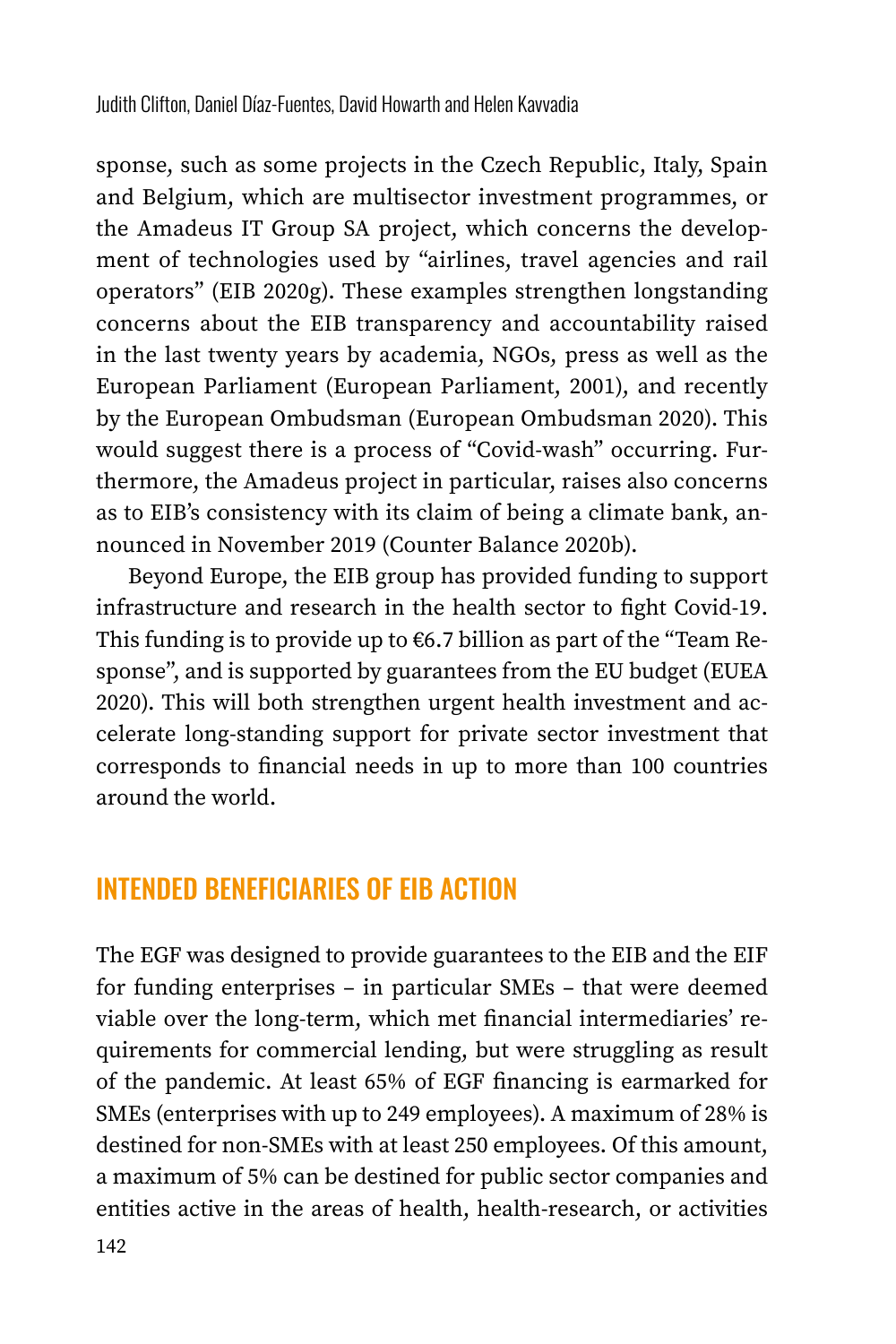providing essential services important in the context of the health crisis. Up to 7% of EGF funds can be allocated to venture and growth capital (through the EIF) and venture debt in support of SMEs and mid-cap companies (EIF 2020).

Counterparts and beneficiaries established in Member States that are contributors to the EGF will be eligible. No country quotas for lending guarantees were established, and every contributing Member State will proportionally guarantee all operations. Through the EGF, EU Member States will provide irrevocable, unconditional and first-demand guarantees to the EIB Group in relation to operations satisfying the eligibility criteria of the fund.

# HOW EFFECTIVE WAS EIB ACTION IN RESPONSE TO COVID-19?

The EGF is spearheading EIB action in response to Covid-19. It will provide guarantees to the EIB and the EIF to reimburse any possible losses incurred in their operations. By pooling credit risk across all of the EIB's members, the overall average cost of the EGF will be significantly reduced, compared to national schemes. Financially speaking, this appears an efficient solution given the objectives of a Regional Development Bank (Clifton, Diaz and Howarth et al 2021: Clifton et al 2021) – which the EIB can be categorised.

Most of the EGF funding will be made available through financial intermediaries – National Promotional Banks and commercial banks. Once the funds are made available and the list of financial intermediaries established, companies can file requests directly with financial intermediaries. One analysis of the EIB's role in providing long-term finance in the period following the financial crisis, from 2015 to 2020, within the context of the Juncker Plan (the European Financial Strategic Investment, or EFSI) maintained that the bank was partially successful in providing long-term finance to investments that would have not otherwise taken place (Griffith-Jones and Naqvi 2020). However, the EIB's use of complex financial products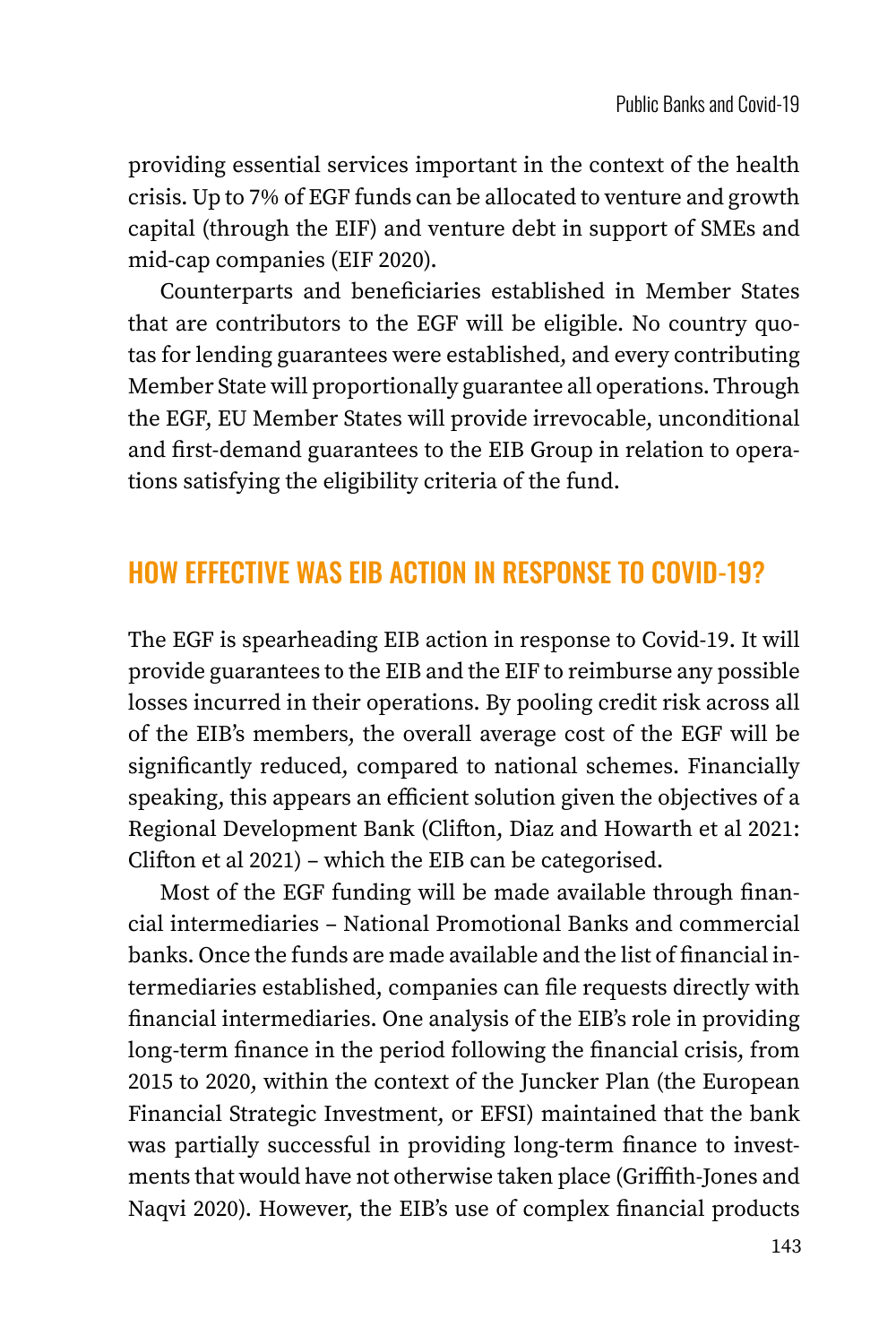and opaque pricing methods (Griffith-Jones and Naqvi 2020) has sometimes offered terms too generous for private investors. While increasing intermediation in EIB products, it diminishes transparency and accountability provision. We argue that especially in view of the public health crisis, it is high time for the EIB to establish a health sector strategy – as already recognised (EIB-European Commission 2018) and step up its contribution from its own funds, beyond risk-sharing facilities with the Member States and the Commission as EGF and IDFF respectively. In its response to Covid-19 economic crisis, it is imperative for the EIB to focus squarely on the final beneficiaries (SMEs, innovation, social and environmental projects) rather than the private financial intermediaries. This is not the first time the EIB has been criticised by observers for its, arguably, generous treatment of private investors. While recognizing that "market failures and investment gaps suggest that the public sector has a key role to play" (EIB 2020e, 41), the EIB has played an important role since the 1990s in promoting Public Private Partnerships (PPPs) (Liebe and Howarth 2019) for transferring design and construction to the private sector (Health Management 2007). Counter Balance (2020a 2020c) also warns that the financial instruments promoted by the EIB should not lead to privatisation – particularly of the core public services sectors such as health – which are already impacted due to decades of dismantling. For the EU's public bank, the need for assuring transparency and accountability, in view of the increasing use of budgetary and Member States' funds especially in the public good health sector, is higher than ever.

#### **REFERENCES**

Clifton, J., Díaz-Fuentes, D. and Gómez, A.L. 2018a. "The European Investment Bank: Development, Integration, Investment?" *Journal of Common Market Studies* 56(4): 733-750.

Clifton, J., Diaz-Fuentes, D., and Gómez, A.L. 2018b. "The crisis as opportu-

144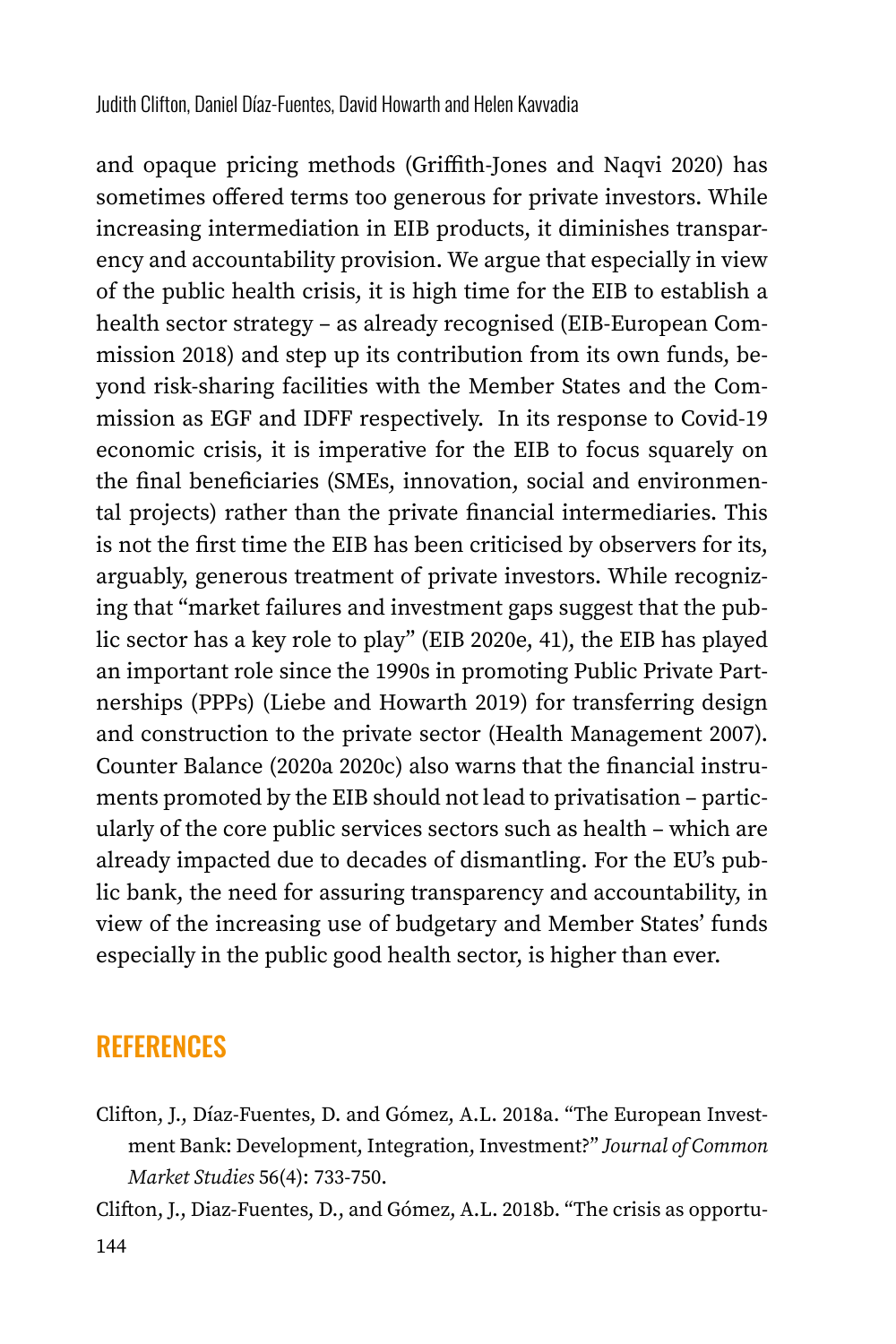nity? On the role of the Troika in constructing the European consolidation state." Cambridge Journal of Regions, Economy and Society 11(3): 587-608.

- Clifton, J. Díaz Fuentes, D. and Howarth, D. (Eds). 2021. *Regional Development Banks in the World Economy.* Oxford: Oxford University Press.
- Clifton, J. Díaz Fuentes, D., García, C. and Gómez, A.L. 2021. "Is a European "Hidden Investment State" emerging in Spain? The Role of Instituto de Crédito Oficial." In Mertens, D., Thiemann, M., and Volberding, P. (Eds), *The Reinvention of Development Banking in the EU*, Oxford: Oxford University Press.
- Counter Balance 2020a. *Policy brief on EIB's role in the EU Covid-19 crisis response*. [http://www.counter-balance.org/policy-brief-eibs-role-in-the](http://www.counter-balance.org/policy-brief-eibs-role-in-the-eu-covid-19-crisis-response/)[eu-covid-19-crisis-response/](http://www.counter-balance.org/policy-brief-eibs-role-in-the-eu-covid-19-crisis-response/) (accessed September 22, 2020).
- Counter Balance 2020b. *The EU Climate Bank Greenwashing or a banking revolution?* [https://www.counter-balance.org/too-soon-to-call-eib-eu](https://www.counter-balance.org/too-soon-to-call-eib-eu-climate-bank/https)[climate-bank/https:](https://www.counter-balance.org/too-soon-to-call-eib-eu-climate-bank/https)//odg.cat/wp-content/uploads/2020/07/EU-Climate-Bank-Report.pdf (accessed September 22, 2020).
- Counter Balance 2020c. *Public health, the European Investment Bank's amnesia.* <http://www.counter-balance.org/public-health-eib-amnesia/> (accessed April 3, 2020).
- Dombey, D., Chazan, G. and Brunsden. J. 2020. "Nine eurozone countries issue call for 'coronabonds". *Financial Times*, 25 March.
- European Central Bank 2020. *Eurosystem staff macroeconomic projections for the euro area.* June 2020. [https://www.ecb.europa.eu/pub/projections/](https://www.ecb.europa.eu/pub/projections/html/ecb.projections202006_eurosystemstaff~7628a8cf43.en.html) [html/ecb.projections202006\\_eurosystemstaff~7628a8cf43.en.html](https://www.ecb.europa.eu/pub/projections/html/ecb.projections202006_eurosystemstaff~7628a8cf43.en.html) (accessed September 22, 2020).
- European Council 2020a. 'Conclusions of the President of the European Council.' 23 April. [https://www.consilium.europa.eu/en/press/press-re](https://www.consilium.europa.eu/en/press/press-releases/2020/04/23/conclusions-by-president-charles-michel-following-the-video-conference-with-members-of-the-european-council-on-23-april-2020/)[leases/2020/04/23/conclusions-by-president-charles-michel-following](https://www.consilium.europa.eu/en/press/press-releases/2020/04/23/conclusions-by-president-charles-michel-following-the-video-conference-with-members-of-the-european-council-on-23-april-2020/)[the-video-conference-with-members-of-the-european-council-on-23](https://www.consilium.europa.eu/en/press/press-releases/2020/04/23/conclusions-by-president-charles-michel-following-the-video-conference-with-members-of-the-european-council-on-23-april-2020/) [april-2020/](https://www.consilium.europa.eu/en/press/press-releases/2020/04/23/conclusions-by-president-charles-michel-following-the-video-conference-with-members-of-the-european-council-on-23-april-2020/). (accessed September 22, 2020).
- European Council 2020b. "Special meeting of the European Council, 17, 18, 19, 20 and 21 July 2020 – Conclusions', General Secretariat of the Council." Brussels, July 21 2020, EUCO 10/20, CO EUR 8, CONCL 4. [https://](https://www.consilium.europa.eu/media/45109/210720-euco-final-conclusions-en.pdf)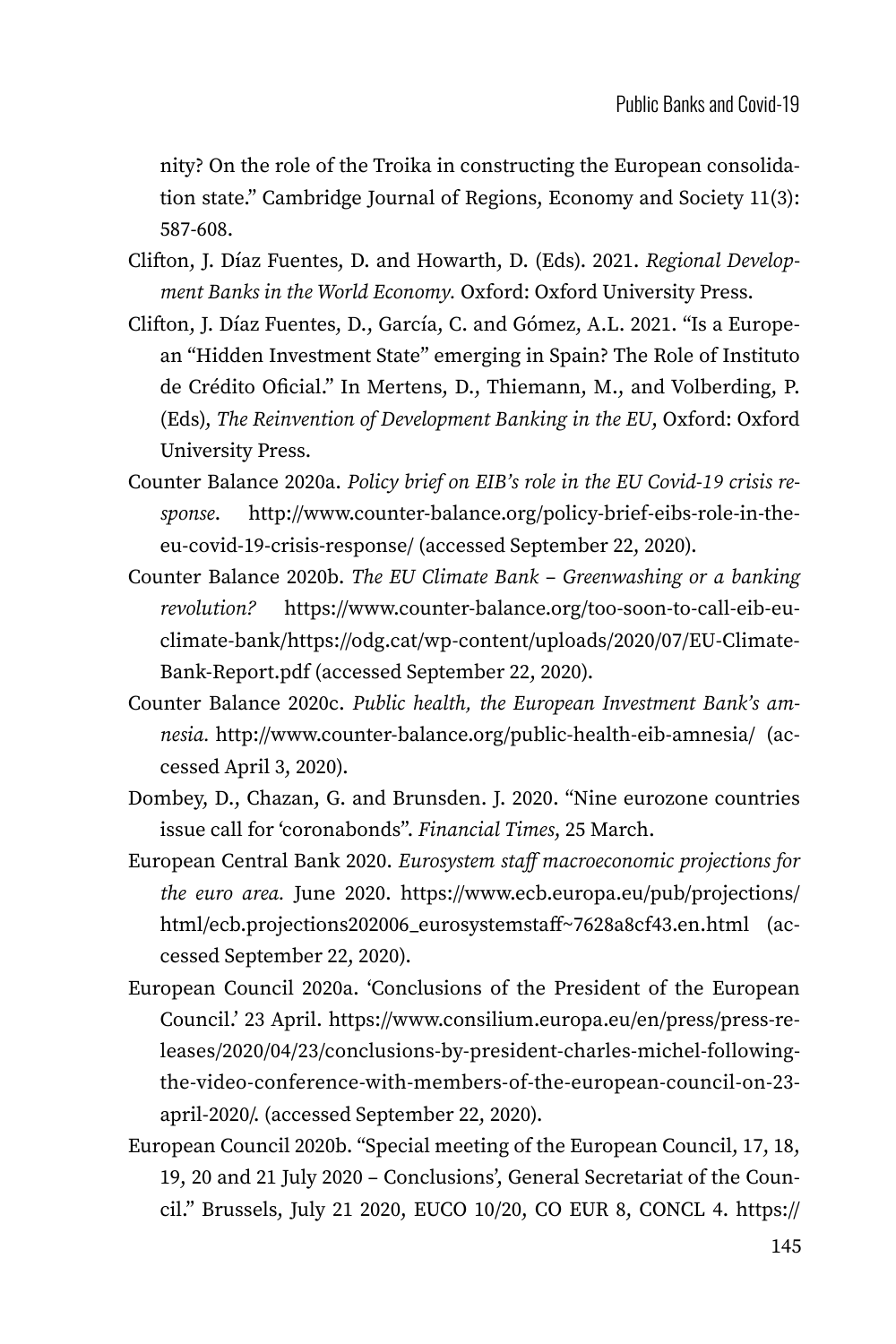Judith Clifton, Daniel Díaz-Fuentes, David Howarth and Helen Kavvadia

[www.consilium.europa.eu/media/45109/210720-euco-final-conclu](https://www.consilium.europa.eu/media/45109/210720-euco-final-conclusions-en.pdf)[sions-en.pdf](https://www.consilium.europa.eu/media/45109/210720-euco-final-conclusions-en.pdf). (accessed September 22, 2020).

EIB 1994. *Annual Report*. Luxembourg: European Investment Bank.

- EIB 2020a. *EIB: Some dates and figures.* [https://www.eib.org/en/about/key\\_](https://www.eib.org/en/about/key_figures/index.htm) [figures/index.htm.](https://www.eib.org/en/about/key_figures/index.htm) (accessed September 22, 2020).
- EIB 2020b. *EIB: Credit Rating.* [https://www.eib.org/en/investor\\_relations/](https://www.eib.org/en/investor_relations/rating/index.htm) [rating/index.htm](https://www.eib.org/en/investor_relations/rating/index.htm). (accessed September 22, 2020).
- EIB 2020c. *COVID-19 economic update March 30, 2020* [https://www.eib.org/](https://www.eib.org/en/readonline-publications/covid-econ-weekly-briefing-30-march.htm) [en/readonline-publications/covid-econ-weekly-briefing-30-march.htm](https://www.eib.org/en/readonline-publications/covid-econ-weekly-briefing-30-march.htm). (accessed September 22, 2020).
- EIB 2020d. *COVID-19 economic update May 7,2020* [https://www.eib.org/](https://www.eib.org/en/readonline-publications/covid-econ-biweekly-briefing-07-may.htm) [en/readonline-publications/covid-econ-biweekly-briefing-07-may.htm](https://www.eib.org/en/readonline-publications/covid-econ-biweekly-briefing-07-may.htm). (accessed September 22, 2020).
- EIB 2020e. *Operational plan 2020.* [https://www.eib.org/attachments/strate](https://www.eib.org/attachments/strategies/operational_plan_2020_en.pdf)[gies/operational\\_plan\\_2020\\_en.pdf](https://www.eib.org/attachments/strategies/operational_plan_2020_en.pdf). (accessed September 22, 2020).
- EIB 2020f. *Project list.* [https://www.eib.org/en/projects/loans/sectors/in](https://www.eib.org/en/projects/loans/sectors/index.htm?sortColumn=breakdownResult&sortDir=desc&pageNumber=0&itemPerPage=25&pageable=true&language=EN&defaultLanguage=EN&loanPartYearFrom=1959&loanPartYearTo=2020)[dex.htm?sortColumn=breakdownResult&sortDir=desc&pageNum](https://www.eib.org/en/projects/loans/sectors/index.htm?sortColumn=breakdownResult&sortDir=desc&pageNumber=0&itemPerPage=25&pageable=true&language=EN&defaultLanguage=EN&loanPartYearFrom=1959&loanPartYearTo=2020)[ber=0&itemPerPage=25&pageable=true&language=EN&defaultLan](https://www.eib.org/en/projects/loans/sectors/index.htm?sortColumn=breakdownResult&sortDir=desc&pageNumber=0&itemPerPage=25&pageable=true&language=EN&defaultLanguage=EN&loanPartYearFrom=1959&loanPartYearTo=2020)[guage=EN&loanPartYearFrom=1959&loanPartYearTo=2020](https://www.eib.org/en/projects/loans/sectors/index.htm?sortColumn=breakdownResult&sortDir=desc&pageNumber=0&itemPerPage=25&pageable=true&language=EN&defaultLanguage=EN&loanPartYearFrom=1959&loanPartYearTo=2020). (accessed March 9, 2020).
- EIB 2020g. *EIB COVID-19 Project list.* [https://www.eib.org/en/about/initiatives/](https://www.eib.org/en/about/initiatives/covid-19-response/financing.htm?q=&sortColumn=boardDate&sortDir=desc&pageNumber=0&itemPerPage=25&pageable=true&language=EN&defaultLanguage=EN&=&or=true&orCountries=true&orSectors=true&orStatus=trueProject) [covid-19-response/financing.htm?q=&sortColumn=boardDate&sort](https://www.eib.org/en/about/initiatives/covid-19-response/financing.htm?q=&sortColumn=boardDate&sortDir=desc&pageNumber=0&itemPerPage=25&pageable=true&language=EN&defaultLanguage=EN&=&or=true&orCountries=true&orSectors=true&orStatus=trueProject)-[Dir=desc&pageNumber=0&itemPerPage=25&pageable=true&lan](https://www.eib.org/en/about/initiatives/covid-19-response/financing.htm?q=&sortColumn=boardDate&sortDir=desc&pageNumber=0&itemPerPage=25&pageable=true&language=EN&defaultLanguage=EN&=&or=true&orCountries=true&orSectors=true&orStatus=trueProject)[guage=EN&defaultLanguage=EN&=&or=true&orCountries=true&orSe](https://www.eib.org/en/about/initiatives/covid-19-response/financing.htm?q=&sortColumn=boardDate&sortDir=desc&pageNumber=0&itemPerPage=25&pageable=true&language=EN&defaultLanguage=EN&=&or=true&orCountries=true&orSectors=true&orStatus=trueProject)[ctors=true&orStatus=trueProject](https://www.eib.org/en/about/initiatives/covid-19-response/financing.htm?q=&sortColumn=boardDate&sortDir=desc&pageNumber=0&itemPerPage=25&pageable=true&language=EN&defaultLanguage=EN&=&or=true&orCountries=true&orSectors=true&orStatus=trueProject) list. (accessed March 9, 2020).
- EIB 2020h. *Poland: EIB lends up to EUR 10 million to Scope Fluidics to develop diagnostics equipment for infectious diseases.* [https://www.eib.org/en/](https://www.eib.org/en/press/all/2020-235-poland-eib-lends-up-to-eur-10-million-to-scope-fluidics-to-develop-diagnostics-equipment-for-infectious-diseases) [press/all/2020-235-poland-eib-lends-up-to-eur-10-million-to-scope-flu](https://www.eib.org/en/press/all/2020-235-poland-eib-lends-up-to-eur-10-million-to-scope-fluidics-to-develop-diagnostics-equipment-for-infectious-diseases)[idics-to-develop-diagnostics-equipment-for-infectious-diseases.](https://www.eib.org/en/press/all/2020-235-poland-eib-lends-up-to-eur-10-million-to-scope-fluidics-to-develop-diagnostics-equipment-for-infectious-diseases) (accessed September 22, 2020).
- EIB-European Commission 2020. *InnovFin Infectious Disease* [https://www.](https://www.eib.org/attachments/thematic/innovfin_infectious_diseases_en.pdf) [eib.org/attachments/thematic/innovfin\\_infectious\\_diseases\\_en.pdf](https://www.eib.org/attachments/thematic/innovfin_infectious_diseases_en.pdf). (accessed September 22, 2020).

EIB-European Commission 2018. *Health Sector Study EU, Final Report.* March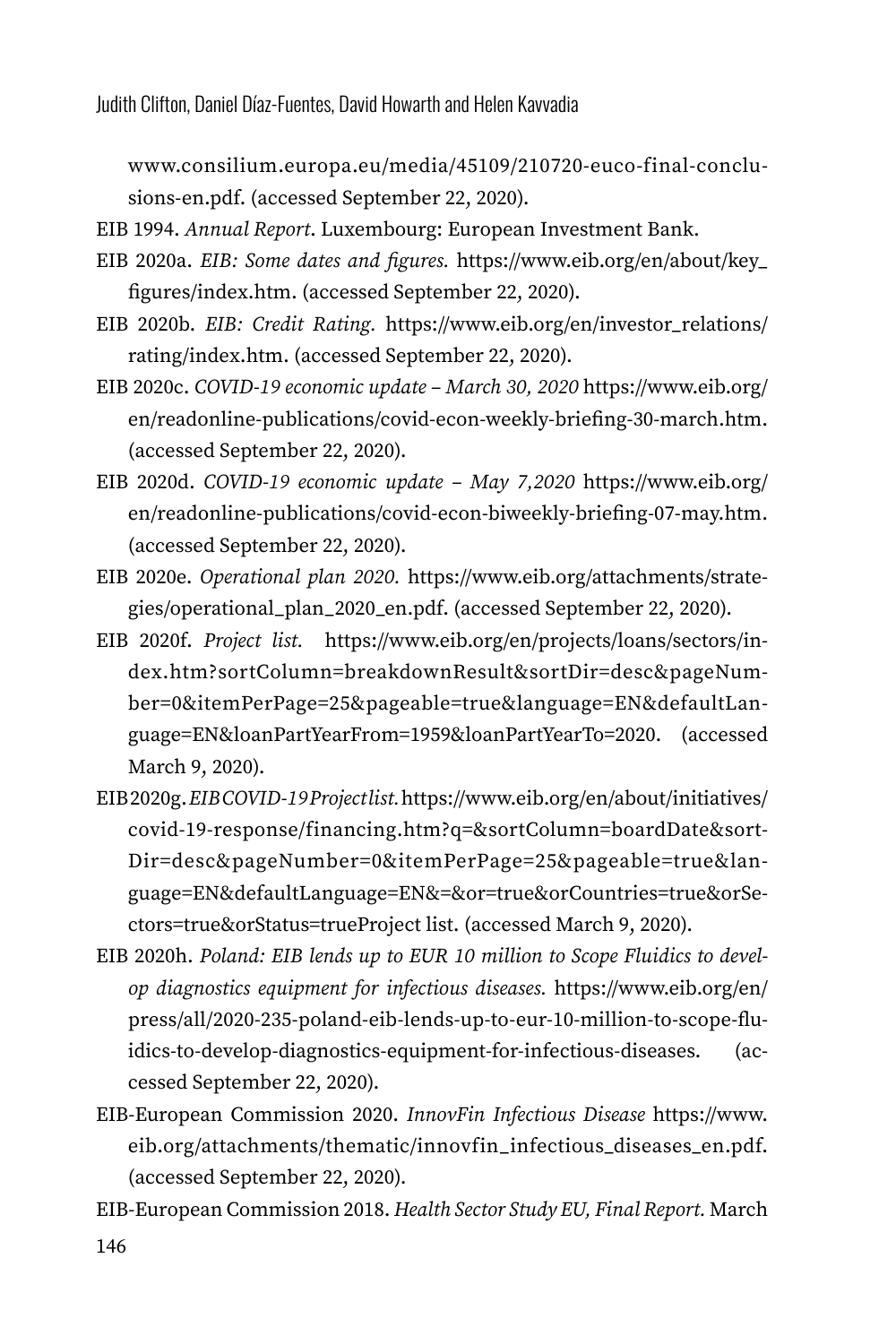2018 [https://eiah.eib.org/publications/attachments/report-health-sec](https://eiah.eib.org/publications/attachments/report-health-sector-study-20180322-en.pdf)[tor-study-20180322-en.pdf](https://eiah.eib.org/publications/attachments/report-health-sector-study-20180322-en.pdf). (accessed September 22, 2020).

- EIF-European Investment Fund 2020. *Pan-European Guarantee Fund in response to COVID-19 Open Call for Expression of Interest: to select financial intermediaries*. August 31, 2020. [https://www.eif.org/what\\_we\\_do/egf/](https://www.eif.org/what_we_do/egf/calls/egf-call-expression-interest.pdf) [calls/egf-call-expression-interest.pdf](https://www.eif.org/what_we_do/egf/calls/egf-call-expression-interest.pdf). (accessed September 22, 2020).
- European Parliament 2001. *Final report on action taken on the EIB annual report.* (2000/2173(INI)) Committee on Economic and Monetary Affairs, Rapporteur: Alain Lipietz, A5-0000/2001, {04/01/2001}25 January 2001. European Ombudsman 2020. Letter to the European Investment Bank concerning the transparency of the EIB's COVID-19 crisis response.  $(SI/3/2020/SF)$  – July 20, 2020. [https://www.ombudsman.europa.eu/en/](https://www.ombudsman.europa.eu/en/correspondence/en/130527EUEA) [correspondence/en/130527EUEA.](https://www.ombudsman.europa.eu/en/correspondence/en/130527EUEA) (accessed September 22, 2020).
- European Union External Action 2020. Coronavirus: European Union launches "Team Europe" package to support partner countries with more than €20 billion. Brussels: 08/04/2020, UNIQUE ID: 200408\_27. [https://eeas.europa.eu/headquarters/headquarters-home](https://eeas.europa.eu/headquarters/headquarters-homepage/77326/coronavirus-european-union-launches-%E2%80%9Cteam-europe%E2%80%9D-package-support-partner-countries-more-%E2%82%AC20_en)[page/77326/coronavirus-european-union-launches-%E2%80%9C](https://eeas.europa.eu/headquarters/headquarters-homepage/77326/coronavirus-european-union-launches-%E2%80%9Cteam-europe%E2%80%9D-package-support-partner-countries-more-%E2%82%AC20_en)[team-europe%E2%80%9D-package-support-partner-coun](https://eeas.europa.eu/headquarters/headquarters-homepage/77326/coronavirus-european-union-launches-%E2%80%9Cteam-europe%E2%80%9D-package-support-partner-countries-more-%E2%82%AC20_en)[tries-more-%E2%82%AC20\\_en](https://eeas.europa.eu/headquarters/headquarters-homepage/77326/coronavirus-european-union-launches-%E2%80%9Cteam-europe%E2%80%9D-package-support-partner-countries-more-%E2%82%AC20_en) (accessed September 22, 2020).
- EUROSTAT 2020a. *Weekly deaths in 2020 compared to 2016-19 average.* [https://ec.europa.eu/eurostat/statistics-explained/images/b/b2/Week](https://ec.europa.eu/eurostat/statistics-explained/images/b/b2/Weekly_deaths_in_2020_compared_to_2016-2019_average_%282016-2019_average_%3D_100%29_T1.png)[ly\\_deaths\\_in\\_2020\\_compared\\_to\\_2016-2019\\_average\\_%282016-2019\\_av](https://ec.europa.eu/eurostat/statistics-explained/images/b/b2/Weekly_deaths_in_2020_compared_to_2016-2019_average_%282016-2019_average_%3D_100%29_T1.png)[erage\\_%3D\\_100%29\\_T1.png](https://ec.europa.eu/eurostat/statistics-explained/images/b/b2/Weekly_deaths_in_2020_compared_to_2016-2019_average_%282016-2019_average_%3D_100%29_T1.png) (accessed September 22, 2020).
- EUROSTAT 2020b. *EUROSTAT News: 2020 data on weekly deaths: a peak in late March-early April.* [https://ec.europa.eu/eurostat/web/products-eu](https://ec.europa.eu/eurostat/web/products-eurostat-news/-/DDN-20200624-1)[rostat-news/-/DDN-20200624-1](https://ec.europa.eu/eurostat/web/products-eurostat-news/-/DDN-20200624-1) (accessed September 22, 2020).
- Griffith-Jones, S. and Naqvi, N. 2020. "Industrial policy and risk sharing in public development banks: Lessons for the post-COVID response from the EIB and EFSI." *Global Economic Governance Programme*, WP 143, Blavatnik School of Governance, University of Oxford. [https://www.geg.ox.ac.](https://www.geg.ox.ac.uk/sites/geg.bsg.ox.ac.uk/files/2020-07/GEG%20WP%20143%20July%202020%20Industrial%20policy%20and%20risk%20sharing%20in%20public%20development%20banks.pdf) [uk/sites/geg.bsg.ox.ac.uk/files/2020-07/GEG%20WP%20143%20July%20](https://www.geg.ox.ac.uk/sites/geg.bsg.ox.ac.uk/files/2020-07/GEG%20WP%20143%20July%202020%20Industrial%20policy%20and%20risk%20sharing%20in%20public%20development%20banks.pdf) [2020%20Industrial%20policy%20and%20risk%20sharing%20in%20pub](https://www.geg.ox.ac.uk/sites/geg.bsg.ox.ac.uk/files/2020-07/GEG%20WP%20143%20July%202020%20Industrial%20policy%20and%20risk%20sharing%20in%20public%20development%20banks.pdf)[lic%20development%20banks.pdf](https://www.geg.ox.ac.uk/sites/geg.bsg.ox.ac.uk/files/2020-07/GEG%20WP%20143%20July%202020%20Industrial%20policy%20and%20risk%20sharing%20in%20public%20development%20banks.pdf) (accessed September 22, 2020).